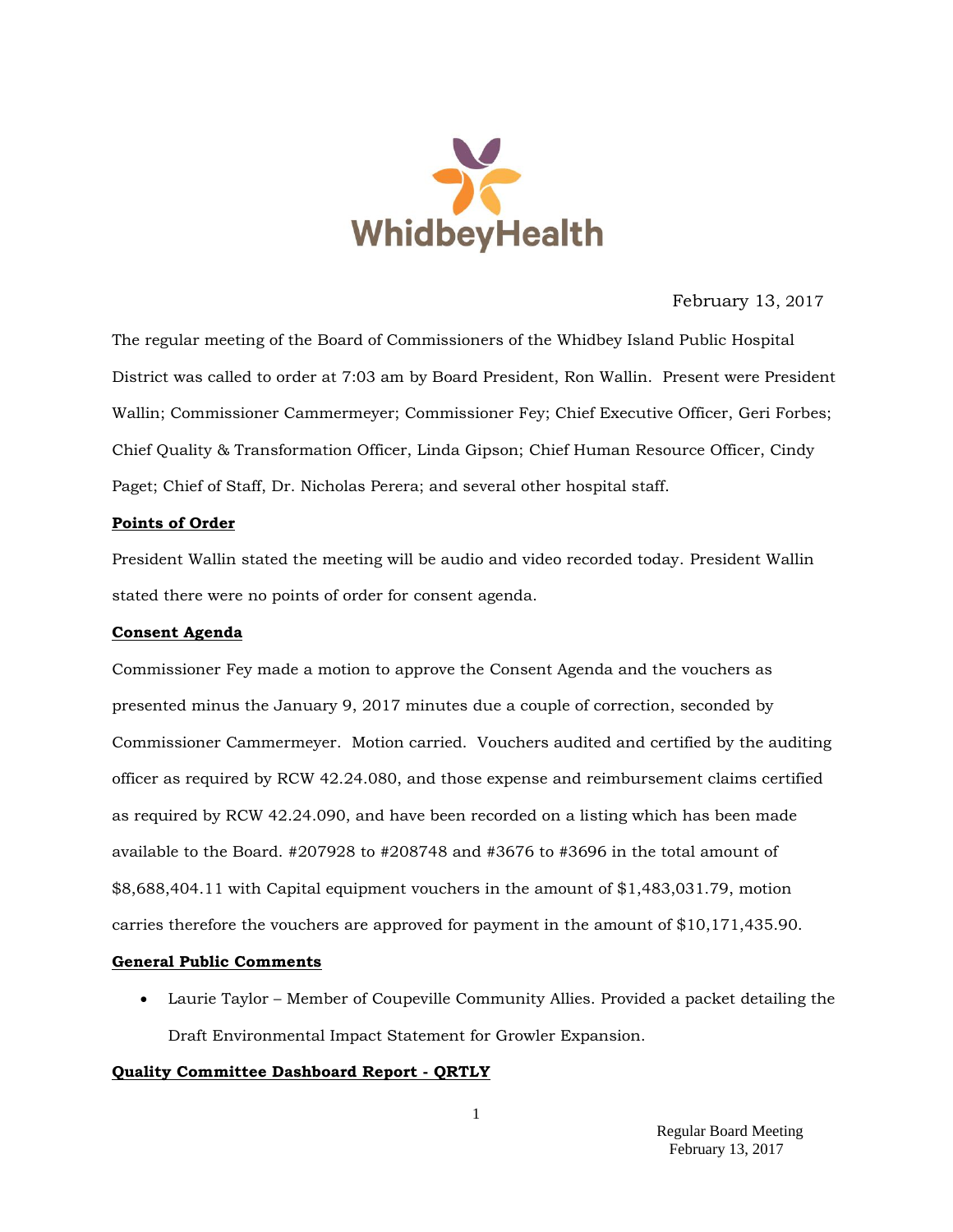Linda Gipson, CQTO

- Colleen Klamm our Infection Control Nurse just completed our annual review. We have cut surgical site infections by half. The only area that shows a need for a couple of minor improvements is in Orthopedics. In Orthopedics it can sometimes take up to a year for an infection to show up and the other is working with our partners at Careage of Whidbey and investing in more education with them. This year we are 100% compliant with all Core Measures on the in-patient side of the hospitals program which is a dramatic improvement.
- WhidbeyHealth has enrolled in the University of Washington's Antibiotic Stewardship program. Currently the program is only in the hospital not at the clinics.

#### **Medical Staff Report**

- A. Chief of Staff Report
- Dr. Nick Perera, Chief of Staff reported the following:

Dr. Perera gave a presentation on credentialing and privileges process. Denise Schultz does all background checks. Commissioner Wallin thanked Dr. Perera for putting the presentation together. Dr. Perera stated that there has been a change to the General Surgery Privileges as per former Commissioner Gardner's request; "Minimal" has been changed to "Minimum".

Commissioner Cammermeyer made a motion to approve the change seconded by Commissioner Fey. Motion carried.

The Credentials Committee welcomed new members Michael Mequio, MD, Ann Dannhauer, MD, Kristine Young, PA-C.

Dr. Nicholas Perera presented the following practitioners for initial appointments: Hannu Huhdanpaa, MD Consulting Alex Kosloff, MD Provisional Active Commissioner Cammermeyer made a motion, seconded by Commissioner Fey to

approve initial consulting staff appointments as presented. Motion carried.

 Regular Board Meeting February 13, 2017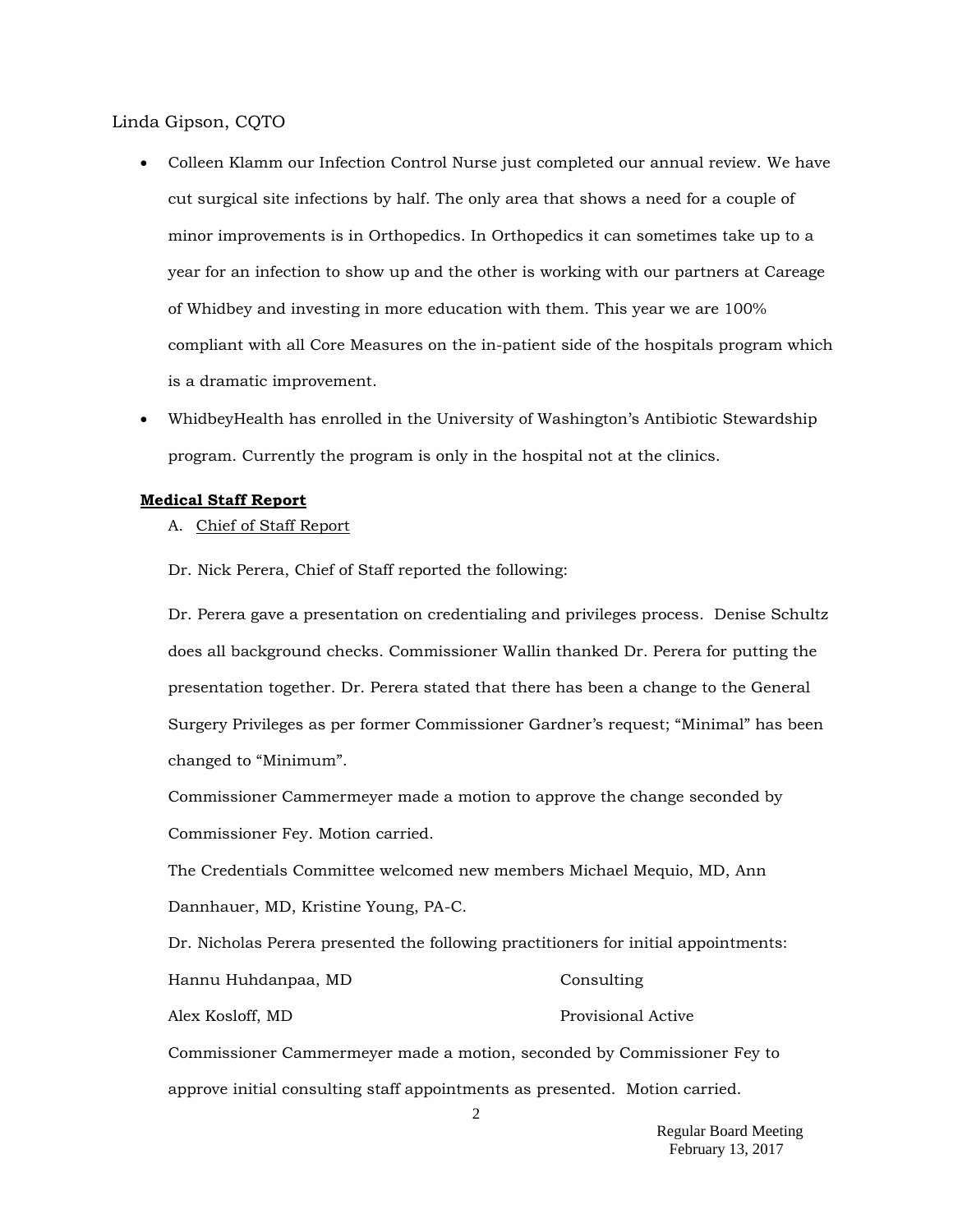Dr. Nicholas Perera presented the following Tele-Health providers for approval:

| Mark Alter, MD,                                                                     | Consulting  |  |  |  |
|-------------------------------------------------------------------------------------|-------------|--|--|--|
| Hind Benjelloun, MD                                                                 | Consulting  |  |  |  |
| Dillon Euler, MD                                                                    | Consulting  |  |  |  |
| Douglas Ikeheimer, MD                                                               | Consulting  |  |  |  |
| Suraya Kawadry, MD                                                                  | Consulting  |  |  |  |
| Rhonda Lampen, MD                                                                   | Consulting  |  |  |  |
| Nelly Norrell, MD                                                                   | Consulting  |  |  |  |
| Curt Pinchuck, MD                                                                   | Consulting  |  |  |  |
| Christine Rayner, MD                                                                | Consulting  |  |  |  |
| Marissa Stridiron, MD                                                               | Consulting  |  |  |  |
| Neal Venard, MD                                                                     | Consulting  |  |  |  |
| Richard Callahan, MD                                                                | Consulting  |  |  |  |
| Dr. Nicholas Perera presented the following reappointments:                         |             |  |  |  |
| John Hoyt, MD                                                                       | Courtesy    |  |  |  |
| Amy Garrett, MD                                                                     | Active      |  |  |  |
| John Fortna, MD                                                                     | Courtesy    |  |  |  |
| Sandra Lancaster, MD                                                                | Courtesy    |  |  |  |
| Commissioner Fey made a motion, seconded by Commissioner Cammermeyer to             |             |  |  |  |
| approve the provisional courtesy staff reappointments as presented. Motion carried. |             |  |  |  |
| Dr. Nicholas Perera presented the following reappointments.                         |             |  |  |  |
| Michelle Aube, CRNA                                                                 | Provisional |  |  |  |
| Commissioner Fey made a motion, seconded by Commissioner Cammermeyer to             |             |  |  |  |
| approve the provisional courtesy staff reappointments as presented. Motion carried. |             |  |  |  |
| Dr. Nicholas Perera presented the following reappointments                          |             |  |  |  |
|                                                                                     |             |  |  |  |

Alicia Darr, CNM Provisional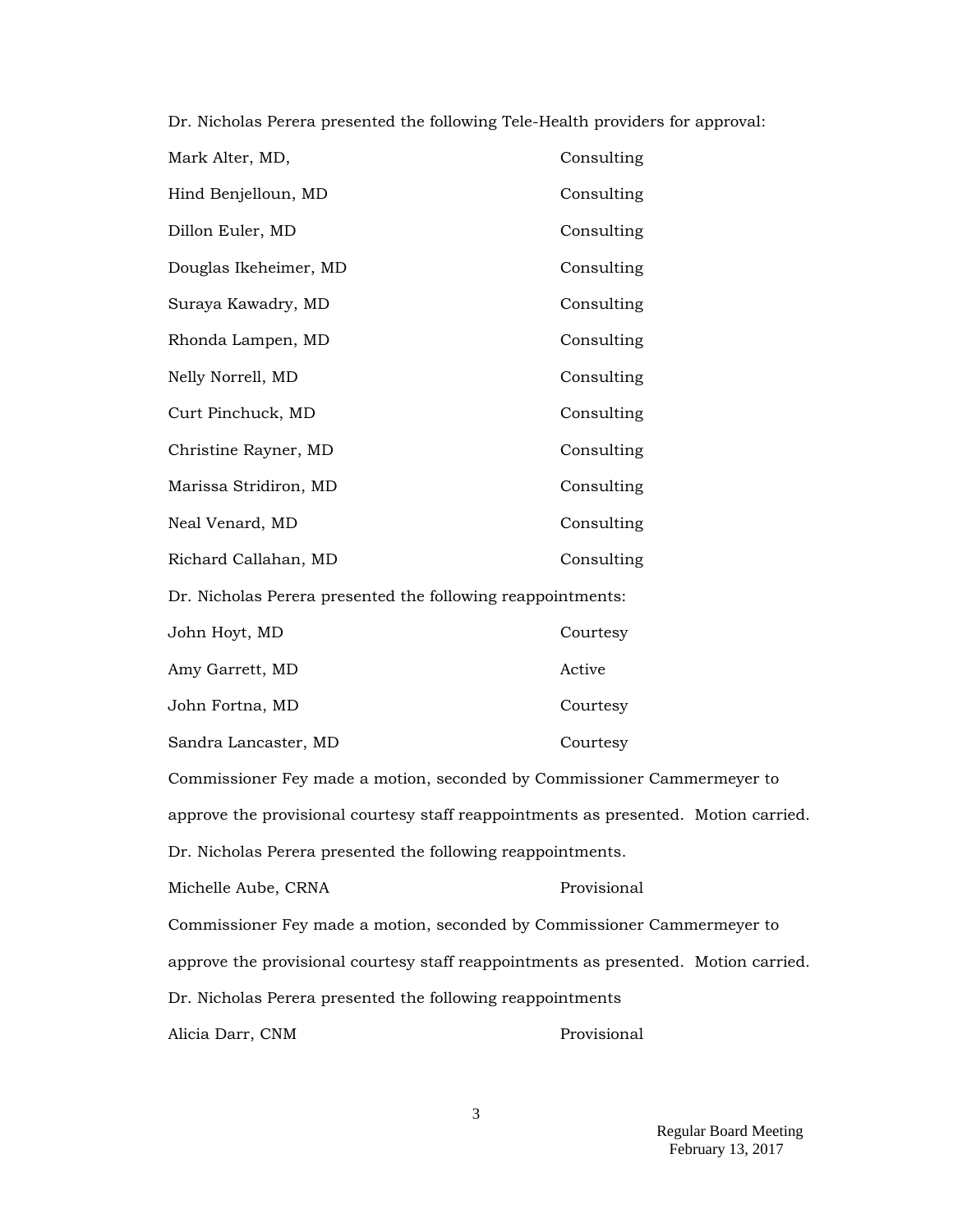Commissioner Fey made a motion, seconded by Commissioner Cammermeyer to approve the provisional courtesy staff reappointments as presented. Motion carried. Dr. Nicholas Perera presented the following reappointments Melissa Chinn, D.O. Active Commissioner Fey made a motion, seconded by Commissioner Cammermeyer to approve the provisional courtesy staff reappointments as presented. Motion carried.

| Dr. Nicholas Perera presented the following reappointments |  |  |  |  |  |  |  |  |
|------------------------------------------------------------|--|--|--|--|--|--|--|--|
|------------------------------------------------------------|--|--|--|--|--|--|--|--|

| Nany Clark, PA-C    | Reappointments |
|---------------------|----------------|
| Amy Grant, MD       | Reappointments |
| Carla Jolley, ARNP  | Reappointments |
| William Jones, MD   | Reappointments |
| Rachel O'Connor, MD | Reappointments |

Commissioner Fey made a motion, seconded by Commissioner Cammermeyer to approve the provisional courtesy staff reappointments as presented. Motion carried. Commissioner Wallin asked if Tele-psych people are from all over and Dr. Perera confirmed that these providers come from all over the United States. Commissioner Fey mentioned many of these Tele-psych providers are also trained in pediatrics.

### **Staff and Status Reports from Administration**

### A. Administrative Update

Geri Forbes, CEO reported the following:

- Geri read an article regarding providing care no matter race or origin.
- Geri thanked everyone including physicians for their participation in the Town Hall. There were about 50 attendees. The Coupeville Town Hall was the last one of the 2016 series we are now setting up the 2017 meetings. Keith and Geri beginning to work on schedule.
- Feb 1st honoring employees went really well. The event honoring employees who have worked at WH from 5 – 40 years.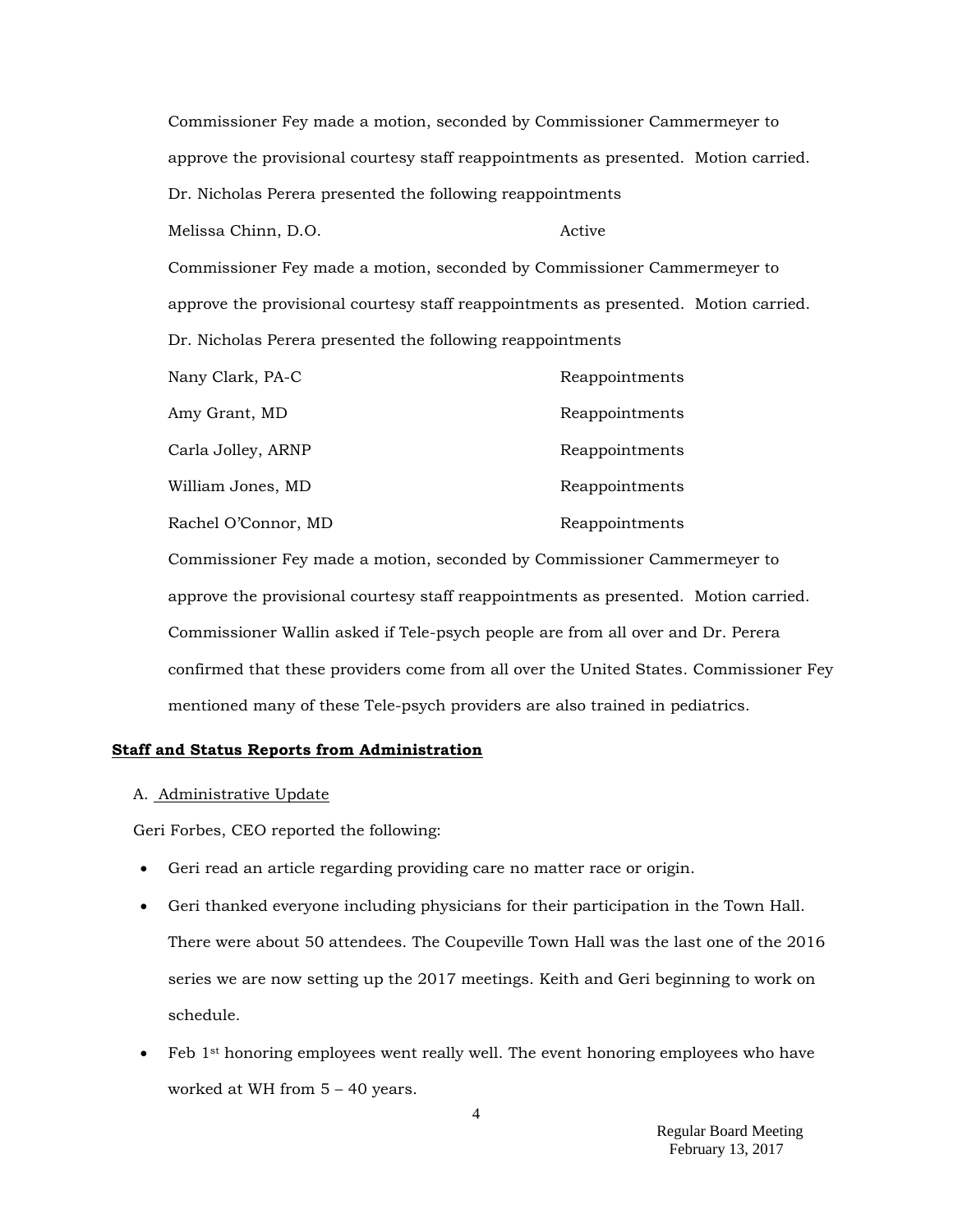- Commissioner Gardner will be retiring. Geri thanked Commissioner Gardner for serving on the Board for District 2.
- HR will be advertising open positions at the Oak Harbor cinema.
- More information about new Interim CNO Cindy Noonan found on our website.
- Exemembrances of the heart will be Saturday March  $11<sup>th</sup>$  at 2pm held at Coupeville United Methodist Church.
- The Foundation is in the middle of planning first Gala for WH. Held on May13th at the Roaming Radish of Langley. Foundation is looking for donators & volunteers. Email [tayloh@whidbeyhealth.org](mailto:tayloh@whidbeyhealth.org) for more information.
- Relay for Life volunteer event held on June  $2<sup>nd</sup>$  & June  $3<sup>rd</sup>$  at North Whidbey Middle School.

## **Finance:**

Ron Telles, CFO discussed and presented the following financials for December 2017:

- Volumes at the clinics going up.
- ER Visits same as last year.
- Surgery and outpatient surgeries volumes lag previous years. Tracking around 240.
- Inpatient had a full house. Tracking similar to last year.
- Discharge volumes are less than last year. Patient days were higher.
- A lot of staff has been ill.
- We made money in December.
- We had net revenue less than previous years. Did well controlling expenses.
- 52 patients on Apple Medicaid
- Commissioner Cammermeyer asked to have a more highlighted summary of the financial report.

**Compliance** – Beth Stout, Compliance Officer talked briefly about Compliance and gave a presentation covering what they have done so far this year in compliance including in false claims.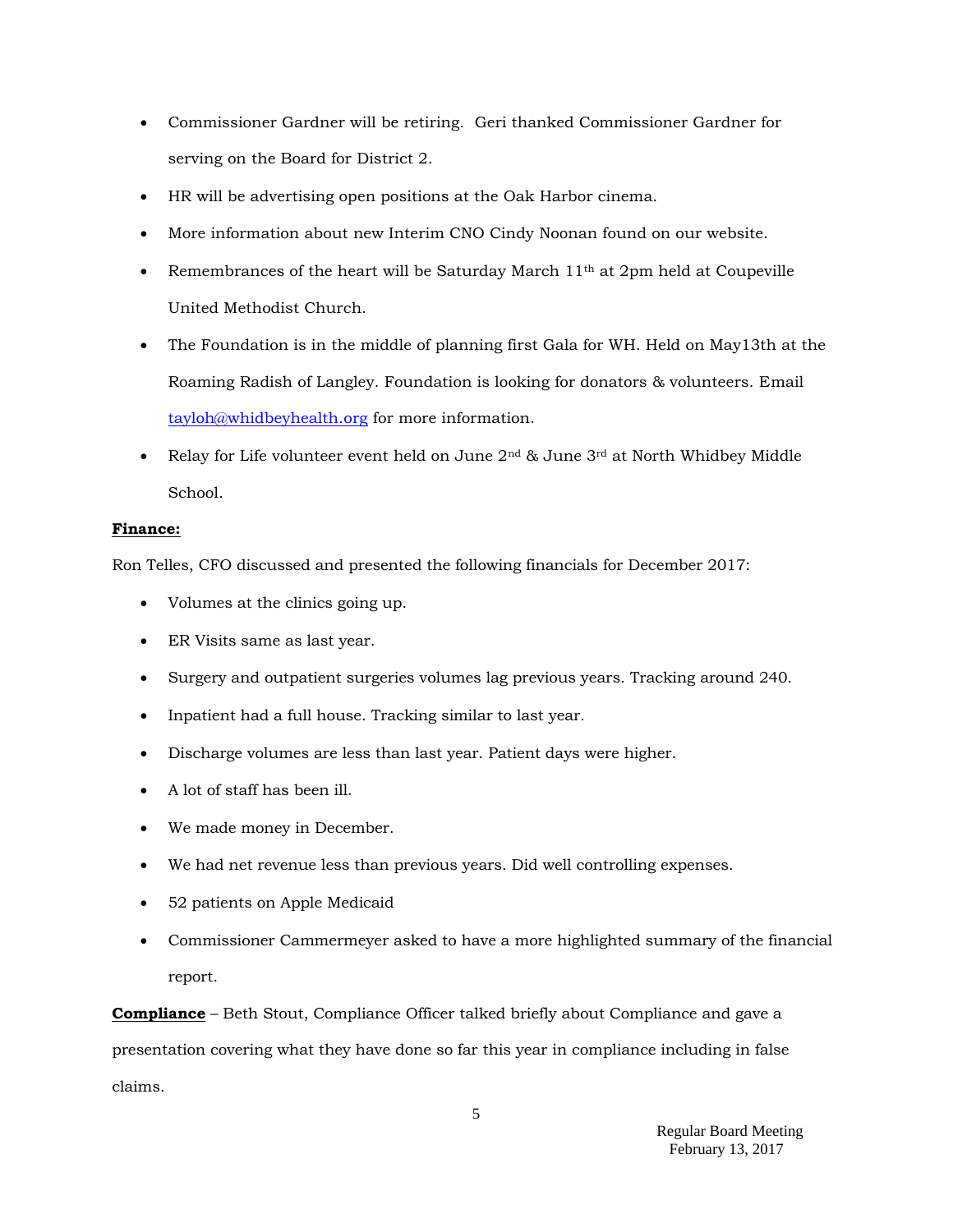- Preparing for any Phase 2 HIPPA audits
- Revising education and training.
- Government is concerned with compliance in organizations.
- A lot of money is lost in healthcare fraud.
- OIG Work plan is published every year. Linda Gipson & Heidi Saunders will be bringing in two people in February to discuss the Two-Midnight Rule to our Physicians.
- Dr. Cammermeyer is on the Compliance Committee.

### **Board Items**

- Currently there is an open seat on the Board. Georgia Gardner has resigned from the District 2.
- Need to appoint a new Commissioner within 90 days. Application packet can be picked up in Administration or from current Commissioners. Application deadline is March 17th.
- Geri Forbes discussed the changes to the current hospital policies. Policies will be updated annually. Jake Kempton has been overseeing and updating policies. Medidata gets applied to each policy. When policies come up for review the person in charge of policy gets notification.
- Commissioner Cammermeyer gave an update on the Board of Health. The deadline for submitting information on the Navy EIS on aviation noise has the final date for giving comment on the 24 February changed from 24 January.
- US Navy has been sampling water for flame retardants in water supply. One well on Ault Field came back with higher levels of chemicals in the water. There will be hearings on February 15th 4:00pm-7:00pm & February 16th 5:00pm-8:00pm. Citizens can have their well tested. Mayor Molly Hughes has had her own evaluation done. Providers may be asked questions from concerned residents.

#### **Agenda Items For Next Board Meeting**

President Wallin noted for the next Board meeting:

1) Next Board meeting will be held Monday, March 13th at 7:00 am.